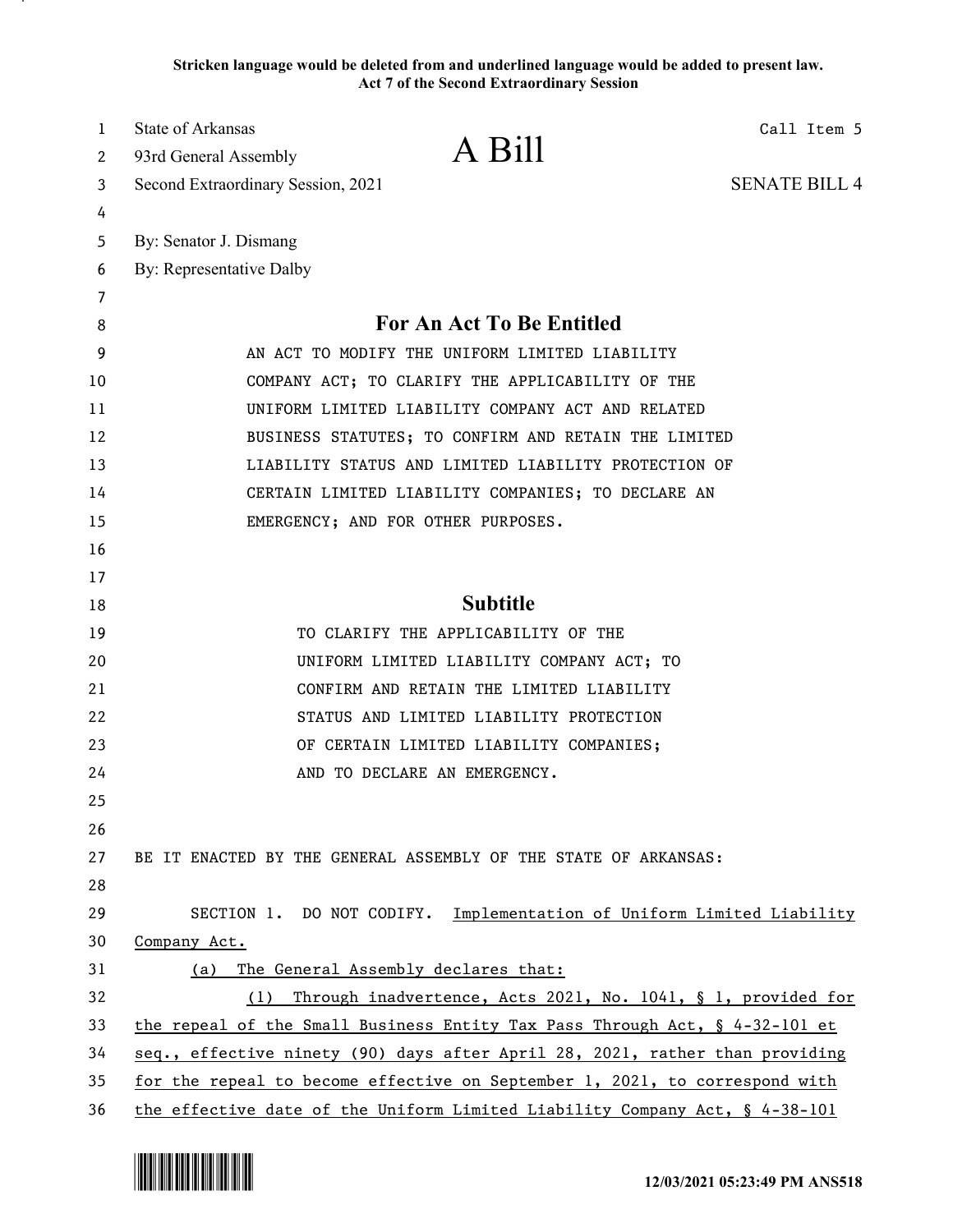et seq., enacted by Acts 2021, No. 1041, § 26, and the transition provisions provided therein; (2) It is the intent of this act to: (A) Treat the repeal of the Small Business Entity Tax Pass Through Act, § 4-32-101 et seq., and all references contained in Acts 2021, No. 1041, to the Small Business Entity Tax Pass Through Act, § 4-32-101 et seq., by Acts 2021, No. 1041, as effective on September 1, 2021; (B) Provide for all purposes, including without limitation upon the books and records of the Secretary of State, the continued existence of all limited liability companies formed or registered to do business under the Small Business Entity Tax Pass Through Act, § 4-32-101 et seq., and continuing to operate thereunder but for the repeal of the Small Business Entity Tax Pass Through Act, § 4-32-101 et seq., by Acts 2021, No. 1041, § 1, until September 1, 2021, at which time all such limited liability companies will begin operating under the Uniform Limited Liability Company Act, § 4-38- 101 et seq., except as otherwise provided by law; (C) Ratify all actions taken by a limited liability company that occurred after July 27, 2021, and before September 1, 2021, that would have been authorized or required under the Small Business Entity Tax Pass Through Act, § 4-32-101 et seq., but for its repeal by Acts 2021, No. 1041, § 1; and (D) Require the Secretary of State to continue the registration and other filings of all limited liability companies formed or registered to do business and operating under the Small Business Entity Tax Pass Through Act, § 4-32-101 et seq., that were not voluntarily or involuntarily dissolved before September 1, 2021, with no change in status except as provided by the Uniform Limited Liability Company Act, § 4-38-101 et seq., enacted by Acts 2021, No. 1041, § 26, or other applicable law; (3) A limited liability company formed or registered to do business before September 1, 2021, and not dissolved or terminated retains its status as a limited liability company without interruption until otherwise dissolved or terminated; and (4) Section 4-38-110 applies to a limited liability company formed or registered to do business before September 1, 2021, notwithstanding the repeal of the Small Business Entity Tax Pass Through Act, § 4-32-101 et seq., by Acts 2021, No. 1041, § 1.

12/03/2021 05:23:49 PM ANS518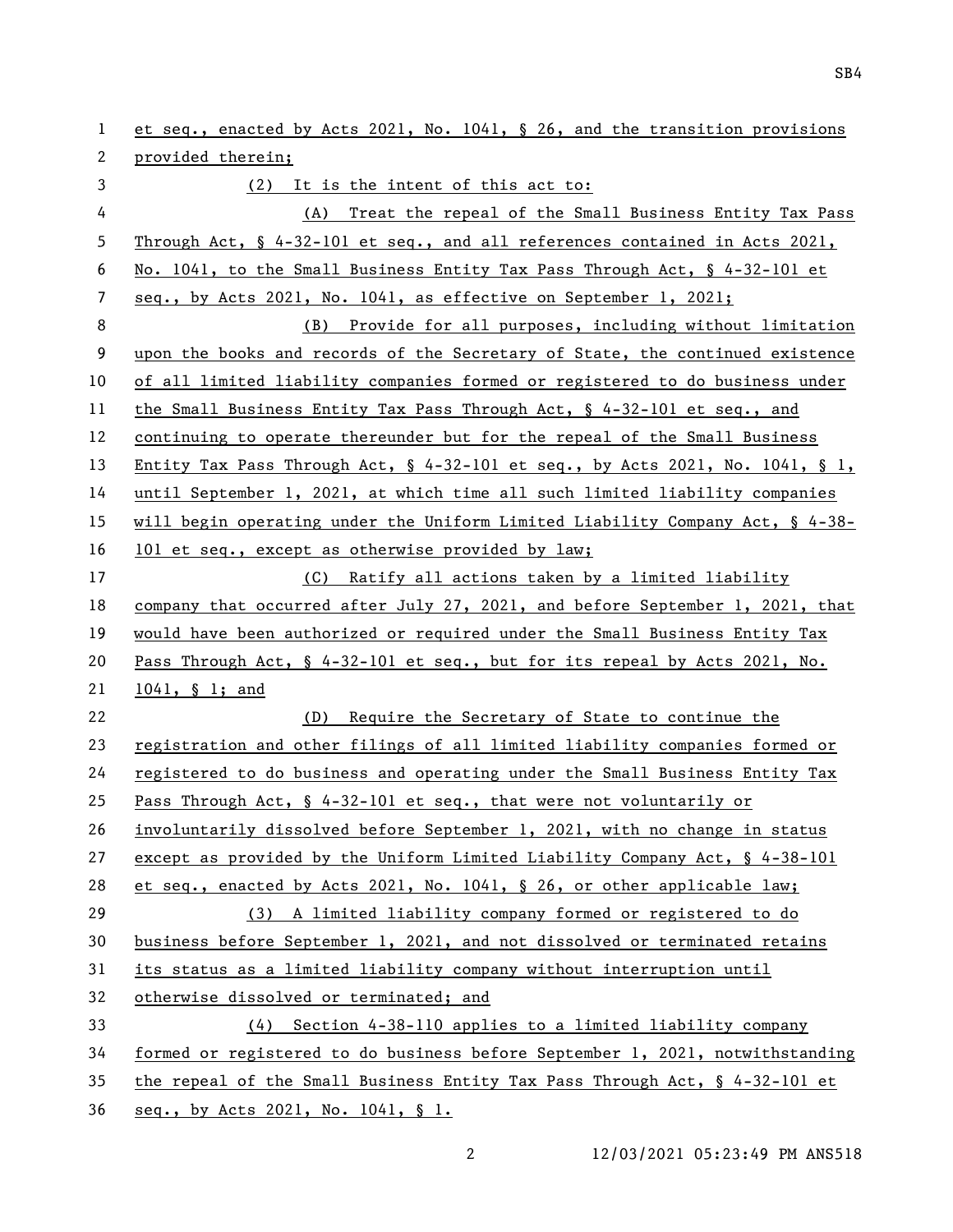| 1  | The General Assembly ratifies, validates, confirms, approves, and<br>(b)        |
|----|---------------------------------------------------------------------------------|
| 2  | cures the following that occurred after July 27, 2021, and before September     |
| 3  | 1, 2021:                                                                        |
| 4  | Any act by a limited liability company that would have been<br>(1)              |
| 5  | authorized or required under the Small Business Entity Tax Pass Through Act,    |
| 6  | $\S$ 4-32-101 et seq., but for its repeal by Acts 2021, No. 1041, $\S$ 1; and   |
| 7  | (2) In reference to a limited liability company, any action of a                |
| 8  | public or private individual or entity that would have been valid under the     |
| 9  | Small Business Entity Tax Pass Through Act, $\S$ 4-32-101 et seq., but for its  |
| 10 | repeal by Acts 2021, No. 1041, § 1.                                             |
| 11 | (c) The General Assembly recognizes the validity, notwithstanding the           |
| 12 | repeal of the Small Business Entity Tax Pass Through Act, § 4-32-101 et seq.,   |
| 13 | by Acts 2021, No. 1041, $\S$ 1, of the following actions that may have occurred |
| 14 | after July 27, 2021, and before September 1, 2021, by a limited liability       |
| 15 | company if the actions are otherwise valid:                                     |
| 16 | (1) Issuance of any bonds, notes, warrants, certificates, or                    |
| 17 | other evidences of indebtedness;                                                |
| 18 | (2) Any action regarding a title to property;                                   |
| 19 | (3) Any cause of action or other legal claim or right arising                   |
| 20 | from an action taken or a failure to act;                                       |
| 21 | (4) Creation and approval of any contracts, agreements,                         |
| 22 | licenses, or other documents; and                                               |
| 23 | (5) Any transaction or other act entered into or performed by a                 |
| 24 | limited liability company that would have been authorized or permitted under    |
| 25 | the Small Business Entity Tax Pass Through Act, § 4-32-101 et seq., but for     |
| 26 | its repeal by Acts 2021, No. 1041, § 1.                                         |
| 27 | The act or acts of a member or manager of a limited liability<br>(d)            |
| 28 | company that would have been protected against personal liability under the     |
| 29 | Small Business Entity Tax Pass Through Act, $\S$ 4-32-101 et seq., but for its  |
| 30 | repeal by Acts 2021, No. 1041, $\S$ 1, shall be protected against personal      |
| 31 | liability to the same extent as provided by the Small Business Entity Tax       |
| 32 | Pass Through Act, § 4-32-101 et seq., had it not been repealed by Acts 2021,    |
| 33 | No. $1041, \S 1.$                                                               |
| 34 | (e) The General Assembly declares that a limited liability company              |
| 35 | formed or registered to do business before September 1, 2021, and otherwise     |
| 36 | in compliance with the Small Business Entity Tax Pass Through Act, § 4-32-101   |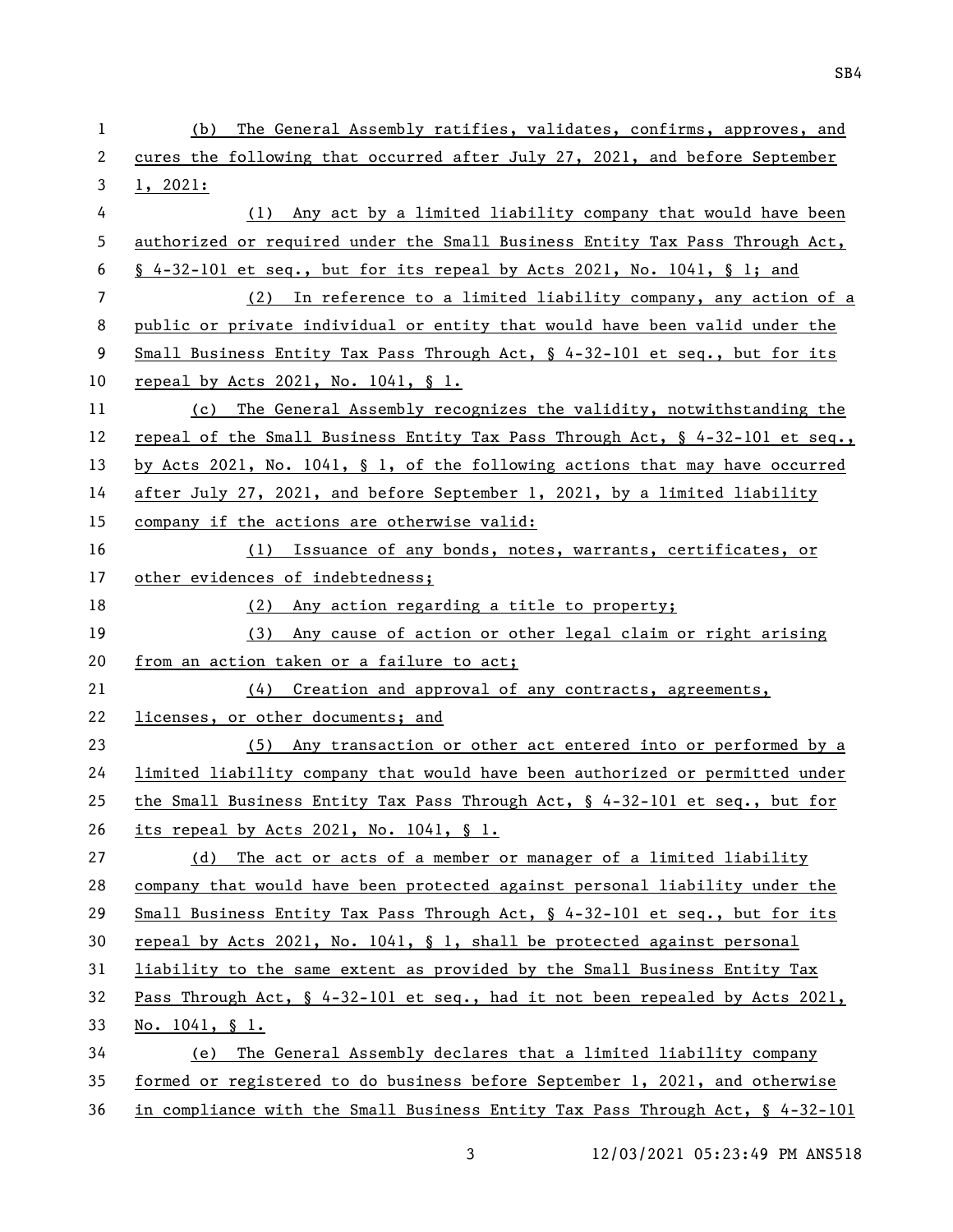```
1 et seq., on September 1, 2021, but for its repeal by Acts 2021, No. 1041, § 
 2 1, retains its status as a limited liability company without interruption 
3 until otherwise dissolved or terminated.
 4 (f)(1) This act is not intended to destroy or otherwise disturb any 
5 vested rights.
6 (2) If a right is found by a court to be a vested right, the 
7 court shall uphold the vested right.
8
9 SECTION 2. Arkansas Code § 4-38-110 is amended to read as follows:
10 4-38-110. Application to existing relationships.
11 (a) Before September 1, 2021, this This chapter governs only:
12 (1) a limited liability company formed or registered to do 
13 business on or after September 1, 2021; and
14 (2) except as otherwise provided in subsection (e), a limited
15 liability company formed or registered to do business before September 1, 
16 2021, which elects, in the manner provided in its operating agreement or by
17 operation of law for amending the operating agreement, to be subject to this
18 ehapter.
19 (b) Except as otherwise provided in subsection (c), on and after 
20 September 1, 2021, this chapter governs all limited liability companies.
21 (c) For purposes of applying this chapter to a limited liability 
22 company formed or registered to do business before September 1, 2021:
23 (1) the company's articles of organization are deemed to be the 
24 company's certificate of organization; and
25 (2) for purposes of applying § 4-38-102(10) and subject to § 4-
26 38-107(d), language in the company's articles of organization designating the 
27 company's management structure operates as if that language were in the 
28 operating agreement.
29
30 SECTION 3. Arkansas Code Title 4, Chapter 38, Subchapter 12, is 
31 amended to read as follows:
32 Subchapter 12 — Medical or Dental Limited Liability Company Professional 
33 Limited Liability Companies
34
35 4-38-1201. Applicability — Definition.
36 (a) As used in this subchapter, "professional service" means a service
```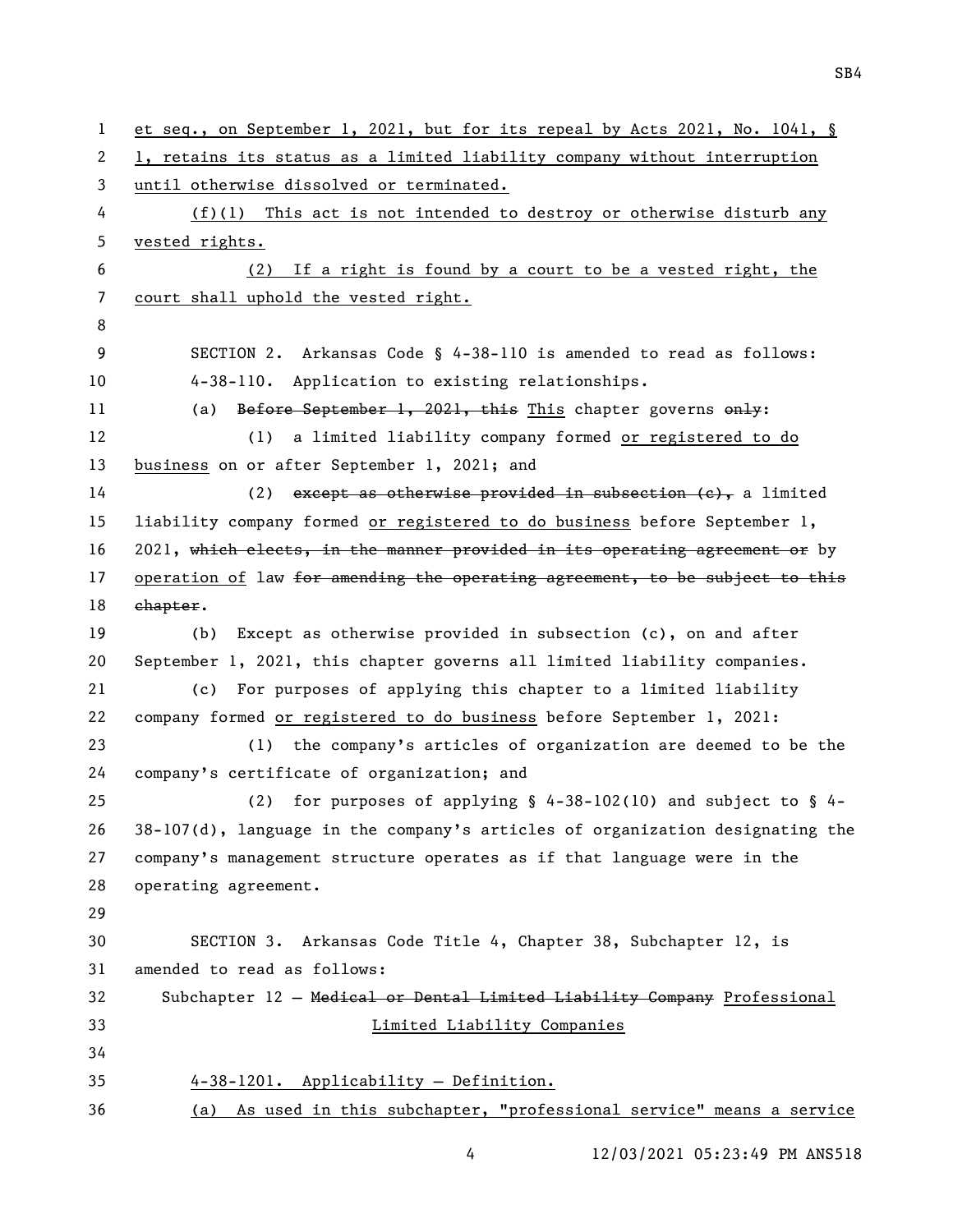that may be legally performed under a license or other legally mandated personal authorization, including without limitation services rendered by certified public accountants, architects, engineers, dentists, physicians, and attorneys at law. (b) This subchapter applies only to a limited liability company that provides a professional service. 8 4-38-1201. 4-38-1202. Certification of registration. (a) A limited liability company formed under this chapter and that will engage in the practice of medicine must obtain a certificate of registration from the Arkansas State Medical Board and must comply with the statutes of the Medical Corporation Act, § 4-29-301 et seq. (b) A limited liability company formed under this chapter and that will engage in the practice of dentistry must obtain a certificate of registration and comply with the statutes in the Dental Corporation Act, § 4- 29-401 et seq. (c)(1) An applicant seeking to register a limited liability company under this chapter shall obtain the necessary authorization required by its licensing authority to: (A) register as a professional limited liability company under this chapter; and (B) use the name proposed by the applicant for registration with the Secretary of State. (2) The Secretary of State may require satisfactory proof of compliance with this section before registration. 4-38-1202 4-38-1203. Name — Medical or dental Professional limited liability company. (a) The name of a limited liability company which performs a professional service shall contain the words "Professional Limited Liability Company" or "Professional Limited Company" or the abbreviations "P.L.L.C.", "P.L.C.", "PLLC", "PLC", and the words "Limited" and "Company" may be abbreviated as "Ltd." or "Co." and may not contain the name of any person who is not a member, except that the name of a former member or member of a predecessor organization may continue to be included in the name. 36 (b) A limited liability company formed under this chapter, including

12/03/2021 05:23:49 PM ANS518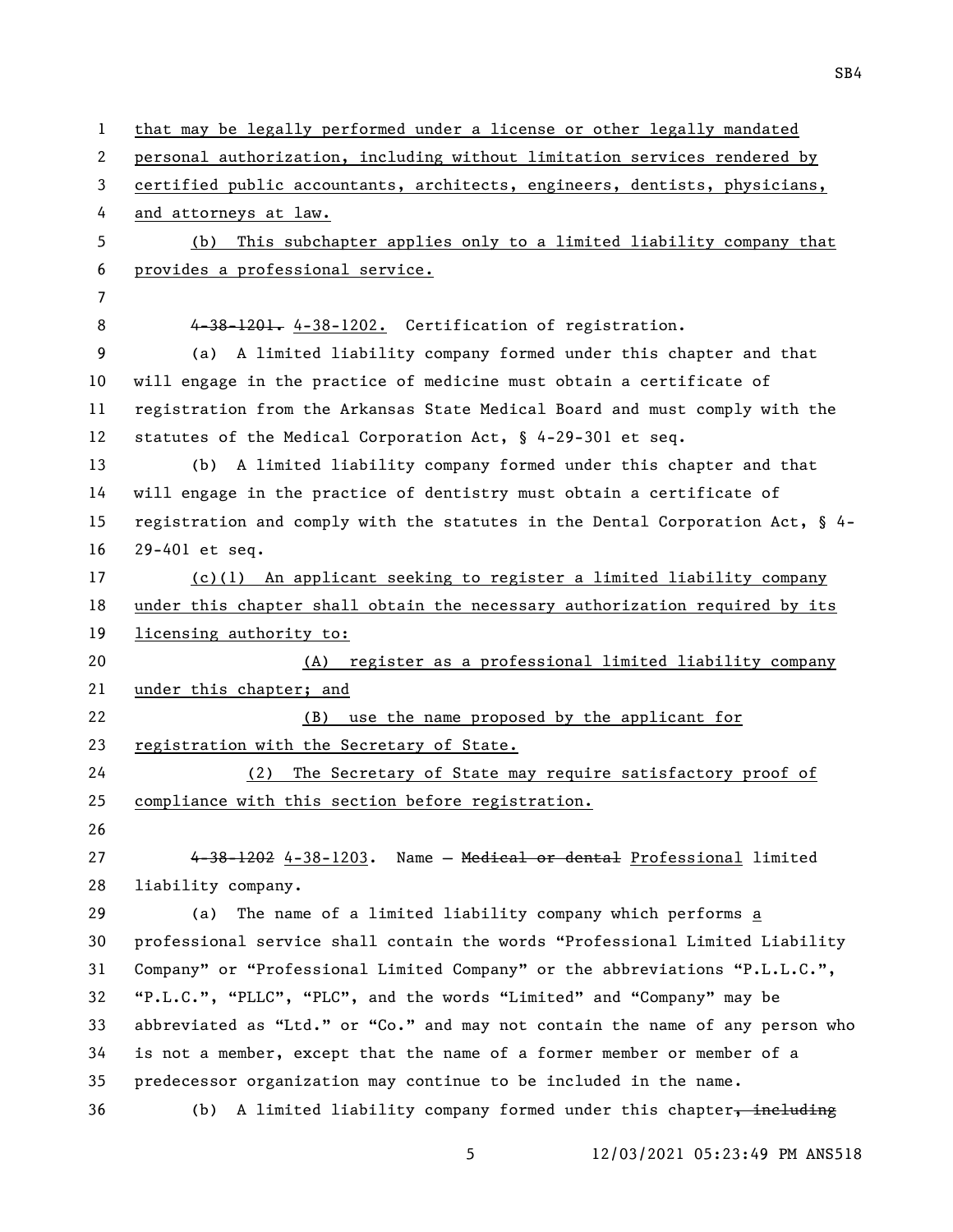| $\mathbf{1}$ | medical, dental, and professional companies, shall have only one corporate    |
|--------------|-------------------------------------------------------------------------------|
| 2            | suffix, as allowed by subsection (a).                                         |
| $\mathbf{3}$ |                                                                               |
| 4            | SECTION 4. DO NOT CODIFY. (a) A limited liability company that                |
| 5            | registered, filed, or took any action, including without limitation payment   |
| 6            | for an action or service, with the office of the Secretary of State after     |
| 7            | July 27, 2021, and before September 1, 2021, is not required to reregister,   |
| 8            | refile, or make further payment for the same action or service.               |
| 9            | The Secretary of State shall continue the registration and other<br>(b)       |
| 10           | filings of all limited liability companies formed or registered to do         |
| 11           | business and existing under the Small Business Entity Tax Pass Through Act, § |
| 12           | 4-32-101 et seq., that were not voluntarily or involuntarily dissolved before |
| 13           | September 1, 2021, with no change in status except as provided by the Uniform |
| 14           | Limited Liability Company Act, § 4-38-101 et seq., enacted by Acts 2021, No.  |
| 15           | 1041, § 26, or other applicable law.                                          |
| 16           |                                                                               |
| 17           | SECTION 5. DO NOT CODIFY. Additional savings provisions.                      |
| 18           | (a) It is the intent of this section to:                                      |
| 19           | (1) Provide for the transition and continuous operation and                   |
| 20           | effect of additional provisions of Arkansas law related to limited liability  |
| 21           | companies and other business entities, whether or not specifically referenced |
| 22           | in Acts 2021, No. 1041, including without limitation provisions affecting the |
| 23           | operation and taxation aspects of limited liability companies and other       |
| 24           | business entities:                                                            |
| 25           | (A) Under the Uniform Protected Series Act, § 4-37-101 et                     |
| 26           | seq.; and                                                                     |
| 27           | Concerning the authorized and unauthorized use of<br>(B)                      |
| 28           | business names; and                                                           |
| 29           | (2) Ratify, validate, confirm, approve, and cure any actions                  |
| 30           | under a codified or uncodified provision described in this section.           |
| 31           | (b) For the period of time after July 27, 2021, and before September          |
| 32           | 1, 2021, with respect to Acts 2021, No. 1041, §§ 2-25, 27-30, 32, 34, and 36, |
| 33           | concerning various definitions and transition provisions from the Small       |
| 34           | Business Entity Tax Pass Through Act, § 4-32-101 et seq., to the Uniform      |
| 35           | Limited Liability Company Act, § 4-38-101 et seq., the stricken words "Small  |
| 36           | Business Entity Tax Pass Through Act, § 4-38-101 et seq.", and all stricken   |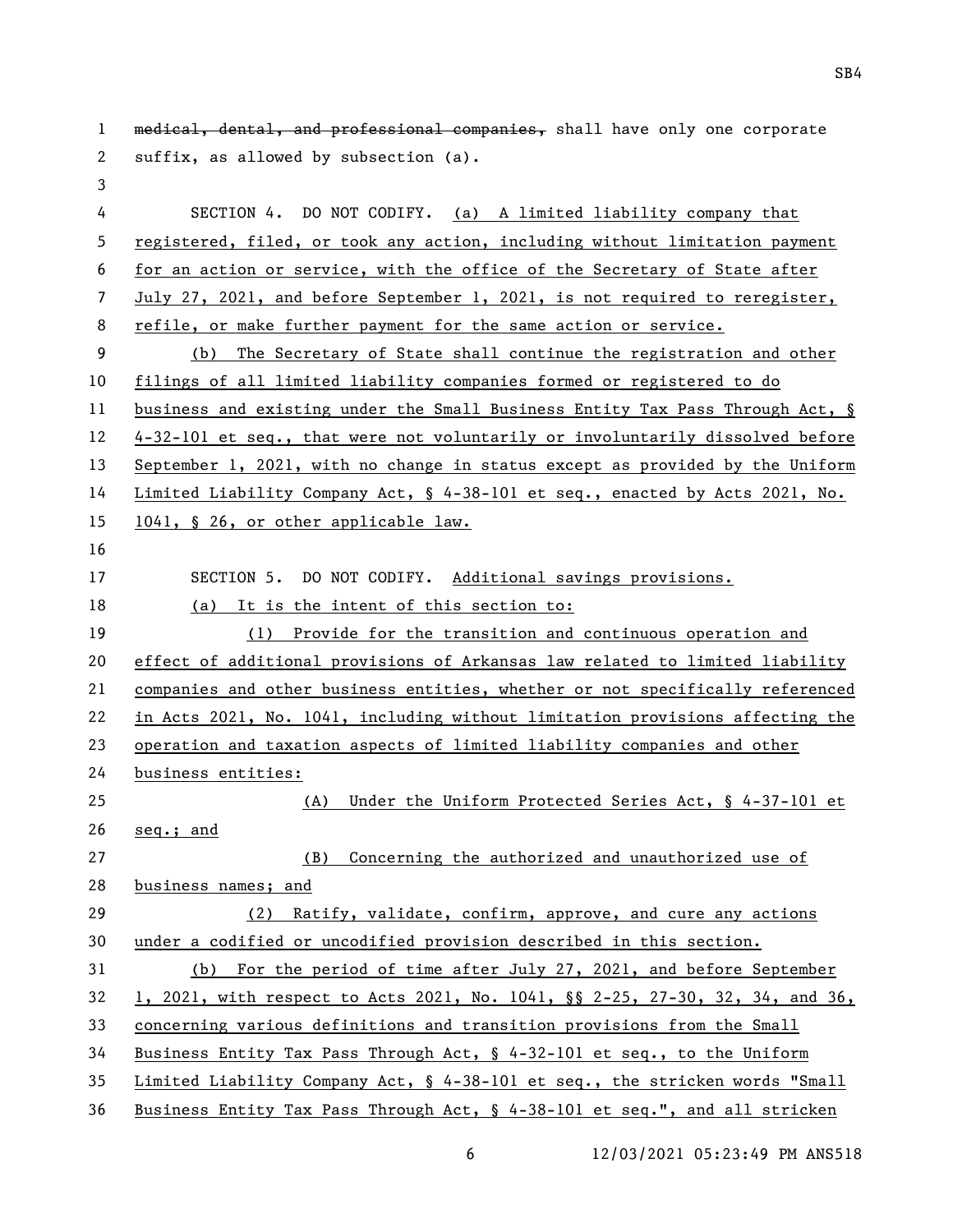| $\mathbf{1}$ | provisions of the Small Business Entity Tax Pass Through Act, § 4-38-101 et    |
|--------------|--------------------------------------------------------------------------------|
| 2            | seq., shall be treated as unstricken and operative and the underlined words    |
| 3            | "Uniform Limited Liability Company Act, § 4-38-101 et seq." and all            |
| 4            | underlined provisions of the Uniform Limited Liability Company Act, $\S$ 4-38- |
| 5            | 101 et seq. shall be treated as stricken and inoperative.                      |
| 6            | (c) Any action or obligation of any public or private individual or            |
| 7            | entity that occurred under the following sections after July 27, 2021, and     |
| 8            | before September 1, 2021, that would have been valid and effective but for     |
| 9            | the repeal of the Small Business Entity Tax Pass Through Act, $\S$ 4-32-101 et |
| 10           | seq., by Acts 2021, No. 1041, § 1, is ratified, validated, confirmed,          |
| 11           | approved, and cured notwithstanding the repeal of the Small Business Entity    |
| 12           | Tax Pass Through Act, $\S$ 4-32-101 et seq., by Acts 2021, No. 1041, $\S$ 1:   |
| 13           | (1) Section $4-37-102(8)$ , amended by Acts 2021, No. 1041, § 2;               |
| 14           | Section 4-37-102(12), amended by Acts 2021, No. 1041, § 3;<br>(2)              |
| 15           | Section $4-37-102(13)$ , amended by Acts 2021, No. 1041, § 4;<br>(3)           |
| 16           | Section $4-37-102(14)$ , amended by Acts 2021, No. 1041, § 5;<br>(4)           |
| 17           | Section $4-37-102(20)$ , amended by Acts 2021, No. 1041, § 6;<br>(5)           |
| 18           | Section 4-37-106, amended by Acts 2021, No. 1041, § 7;<br>(6)                  |
| 19           | Section $4-37-107(a)(4)$ , amended by Acts 2021, No. 1041, § 8;<br>(7)         |
| 20           | Section 4-37-108, amended by Acts 2021, No. 1041, § 9;<br>(8)                  |
| 21           | Section $4-37-201(c)$ , amended by Acts 2021, No. 1041, § 10;<br>(9)           |
| 22           | Section $4-37-201(d)$ , amended by Acts 2021, No. 1041, § 11;<br>(10)          |
| 23           | (11) Section $4-37-202$ , amended by Acts 2021, No. 1041, § 12;                |
| 24           | Section $4-37-204(a)(3)$ , amended by Acts 2021, No. 1041, §<br>(12)           |
| 25           | 13;                                                                            |
| 26           | Section $4-37-304(f)$ , amended by Acts 2021, No. 1041, § 14;<br>(13)          |
| 27           | Section 4-37-304(g), amended by Acts 2021, No. 1041, § 15;<br>(14)             |
| 28           | Section 4-37-305, amended by Acts 2021, No. 1041, § 16;<br>(15)                |
| 29           | Section 4-37-403, amended by Acts 2021, No. 1041, § 17;<br>(16)                |
| 30           | Section 4-37-502, amended by Acts 2021, No. 1041, § 18;<br>(17)                |
| 31           | Section 4-37-503, amended by Acts 2021, No. 1041, § 19;<br>(18)                |
| 32           | Section 4-37-604, amended by Acts 2021, No. 1041, § 20;<br>(19)                |
| 33           | Section 4-37-605(1), amended by Acts 2021, No. 1041, § 21;<br>(20)             |
| 34           | Section 4-37-606(1), amended by Acts 2021, No. 1041, § 22;<br>(21)             |
| 35           | Section 4-37-607, amended by Acts 2021, No. 1041, § 23;<br>(22)                |
| 36           | (23) Section 4-37-703(c), amended by Acts 2021, No. 1041, § 24;                |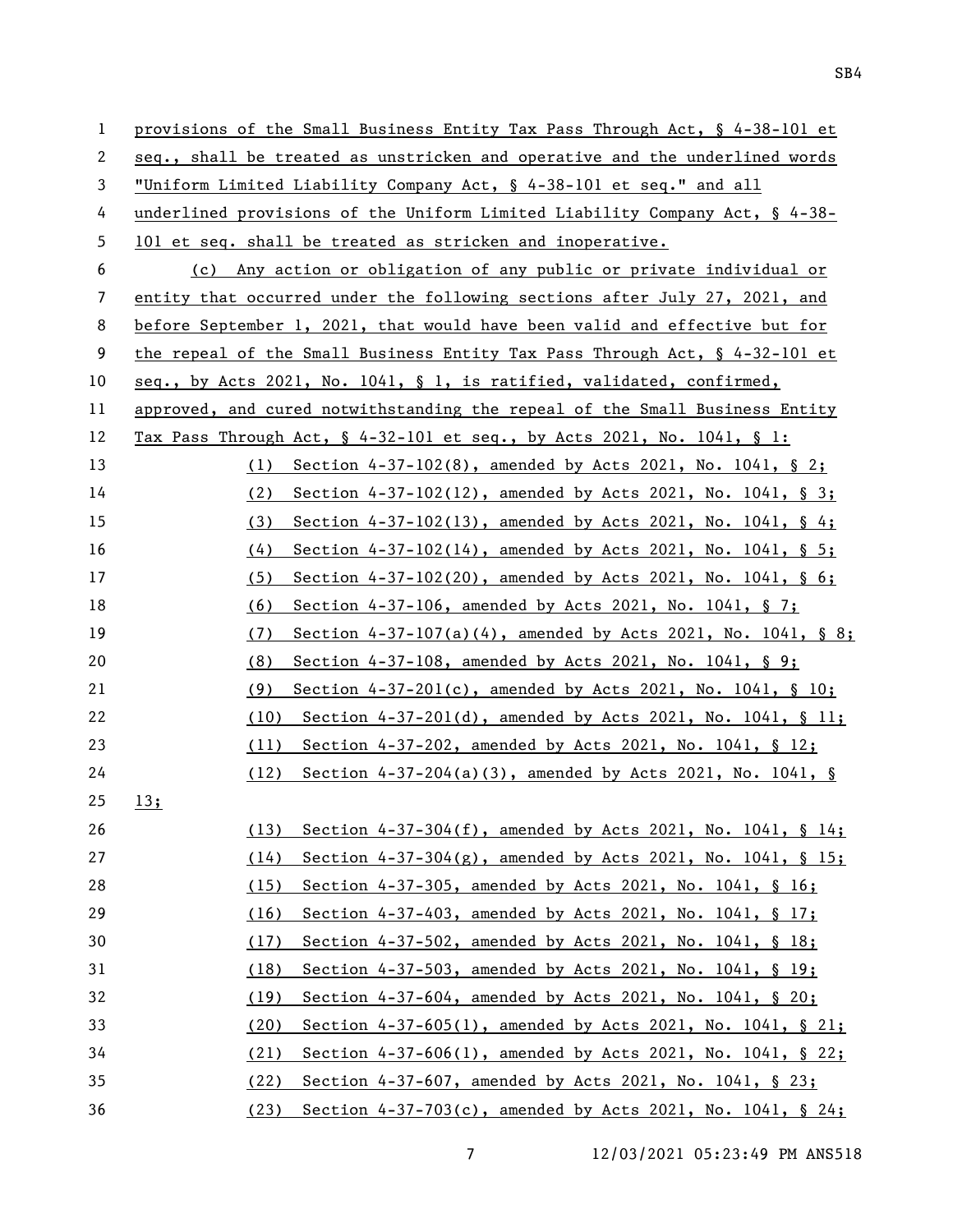| $\mathbf{1}$   | Section 4-37-703(d), amended by Acts 2021, No. 1041, § 25;<br>(24)                                 |
|----------------|----------------------------------------------------------------------------------------------------|
| $\mathbf{2}$   | (25)<br>Section 4-42-707(b), amended by Acts 2021, No. 1041, § 27;                                 |
| 3              | (26)<br>Section 4-47-905(a), amended by Acts 2021, No. 1041, § 28;                                 |
| 4              | (27)<br>Section $4-70-201(c)$ , amended by Acts 2021, No. 1041, § 29;                              |
| 5              | (28)<br>Section $15-4-1215(b)$ , amended by Acts 2021, No. 1041, § 30;                             |
| 6              | Section 26-18-303(b)(14)(B), amended by Acts 2021, No.<br>(29)                                     |
| $\overline{7}$ | $1041, \S 32;$                                                                                     |
| 8              | Section $26-54-104(8)$ , amended by Acts 2021, No. 1041, § 34;<br>(30)                             |
| 9              | and                                                                                                |
| 10             | Section $26-54-105(h)(2)$ , amended by Acts 2021, No. 1041, §<br>(31)                              |
| 11             | 36.                                                                                                |
| 12             | (d) Before September 1, 2021, to the extent any codified or uncodified                             |
| 13             | provision of Arkansas law is derived from or depends upon any provision of                         |
| 14             | the Small Business Entity Tax Pass Through Act, § 4-32-101 et seq., for its                        |
| 15             | <u>meaning or operation:</u>                                                                       |
| 16             | The provisions of the Small Business Entity Tax Pass Through<br>(1)                                |
| 17             | Act, § 4-32-101 et seq., shall be treated as remaining in full force and                           |
| 18             | effect solely for the limited purpose of supplying the requisite meaning or                        |
| 19             | operation to the codified or uncodified provision; and                                             |
| 20             | (2) Any action or obligation of any public or private individual                                   |
| 21             | or entity that occurred after July 27, 2021, and before September 1, 2021,                         |
| 22             | under a codified or uncodified provision of Arkansas law that would have been                      |
| 23             | valid and effective but for the repeal of the Small Business Entity Tax Pass                       |
| 24             | Through Act, $\frac{6}{5}$ 4-32-101 et seq., by Acts 2021, No. 1041, $\frac{6}{5}$ 1, is ratified, |
| 25             | validated, confirmed, approved, and cured notwithstanding the repeal of the                        |
| 26             | Small Business Entity Tax Pass Through Act, § 4-32-101 et seq., by Acts 2021,                      |
| 27             | No. $1041, \S 1.$                                                                                  |
| 28             |                                                                                                    |
| 29             | SECTION 6.<br>EMERGENCY CLAUSE. It is found and determined by the                                  |
| 30             | General Assembly of the State of Arkansas that the transition,                                     |
| 31             | implementation, and deadlines required under Acts 2021, No. 1041, require                          |
| 32             | further legislative clarification to preserve the public peace, health, and                        |
| 33             | safety; that without legislative clarification the impact of the repeal of                         |
| 34             | the Small Business Entity Tax Pass Through Act, § 4-32-101 et seq., by Acts                        |
| 35             | 2021, No. 1041, § 1, could negatively impact the public peace, health, and                         |
| 36             | safety by affecting the actions, operations, and legal rights and duties of                        |